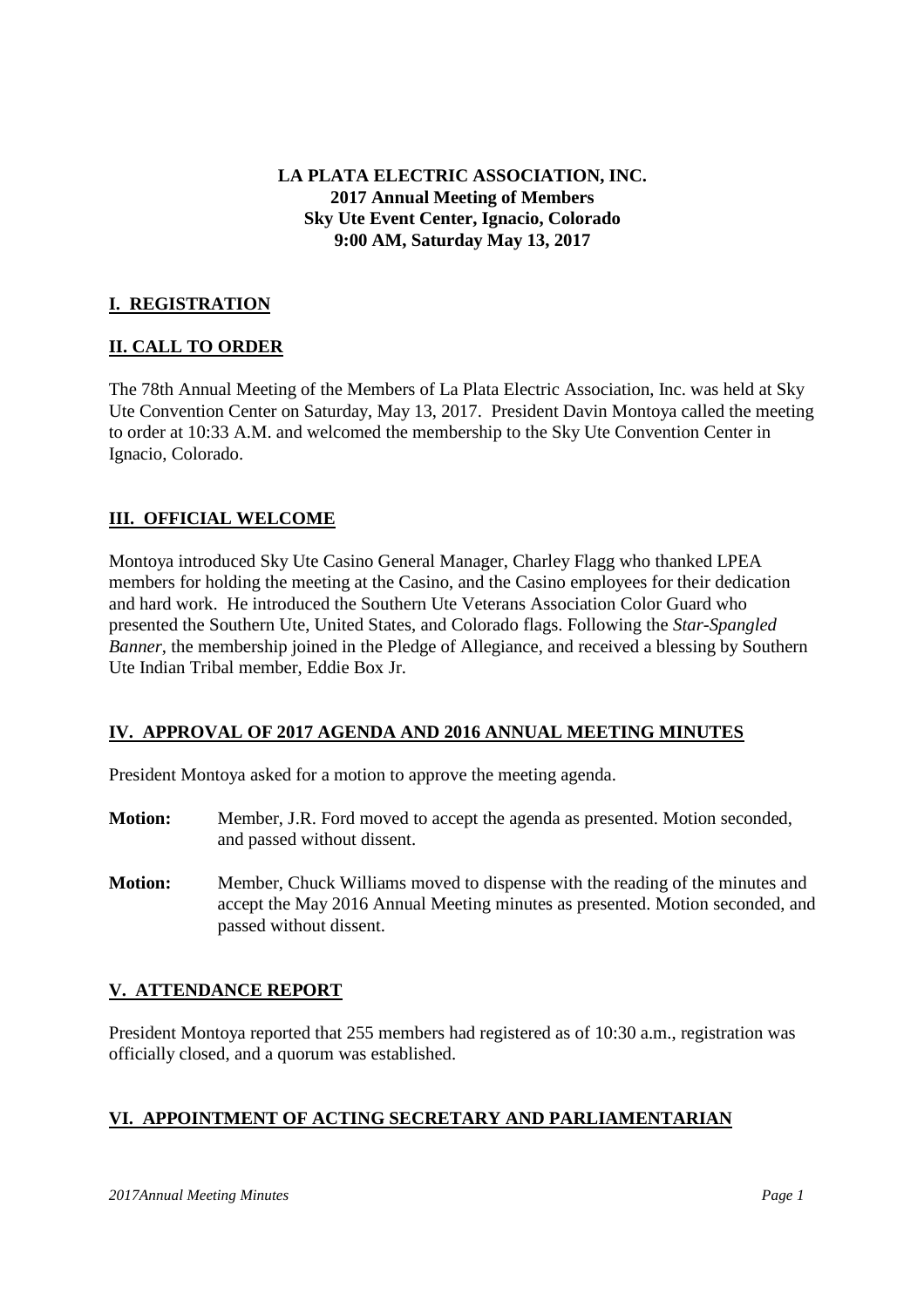President Montoya appointed LPEA Executive Secretary, Charis Charistopoulos as Secretary; and LPEA Legal Counsel, Shay Denning, as Parliamentarian for the meeting.

# **VII. OFFICIAL NOTICE OF MEETING AND STANDING RULES OF PROCEDURES**

President Montoya confirmed that the Annual Meeting notice was posted pursuant to the LPEA bylaws no less than 10 days, and no more than 45 days prior to the date of the meeting in accordance with the bylaws. Montoya requested a motion to waive the reading of the 2017 LPEA Annual Meeting notice.

**Motion:** A Member at Large moved to waive the reading of the 2017 LPEA Annual Meeting notice. Motion seconded, and passed without dissent.

President Montoya requested a motion to accept the Standing Rules and Procedures as presented.

**Motion:** Member, Katie Minkler moved to adopt the Standing Rules and Procedures. Motion seconded, and passed without dissent.

# **VIII. PRESIDENT INTRODUCES BOARD OF DIRECTOR INCUMBENTS AND CANDIDATES**

President Montoya introduced incumbents and new candidates running for election in each district: In District 1, the election was cancelled, as candidate Bob Lynch ran unopposed. In District 2, Kim Martin ran against incumbent Davin Montoya. In District 3, Michael Bell and Rachel Landis ran for the seat vacated by Jeff Berman. In District 4, Guinn Unger ran against incumbent Joe Wheeling.

# **IX. CLOSE VOTING BOX**

President Montoya asked if any member who was present did not have a chance to cast their vote, and no response was given. Montoya announced the closing of the ballot box and advised that election results would be revealed at the end of the meeting.

## **X. INTRODUCTION OF LPEA CEO AND OTHER GUESTS**

President Montoya recognized Julie Westendorff, La Plata County Commissioner, Dick White, Mayor of the City of Durango, Allison Aichele, La Plata County Treasurer, and Linda Campbell, wife of retired Senator, Ben Nighthorse Campbell. Montoya recognized former LPEA Board members: Tom Compton, Virginia Miller-Cavanaugh, and Shirley Ingler, wife of Richard Ingler; and Laurie Dickson, 4CORE Program Manager.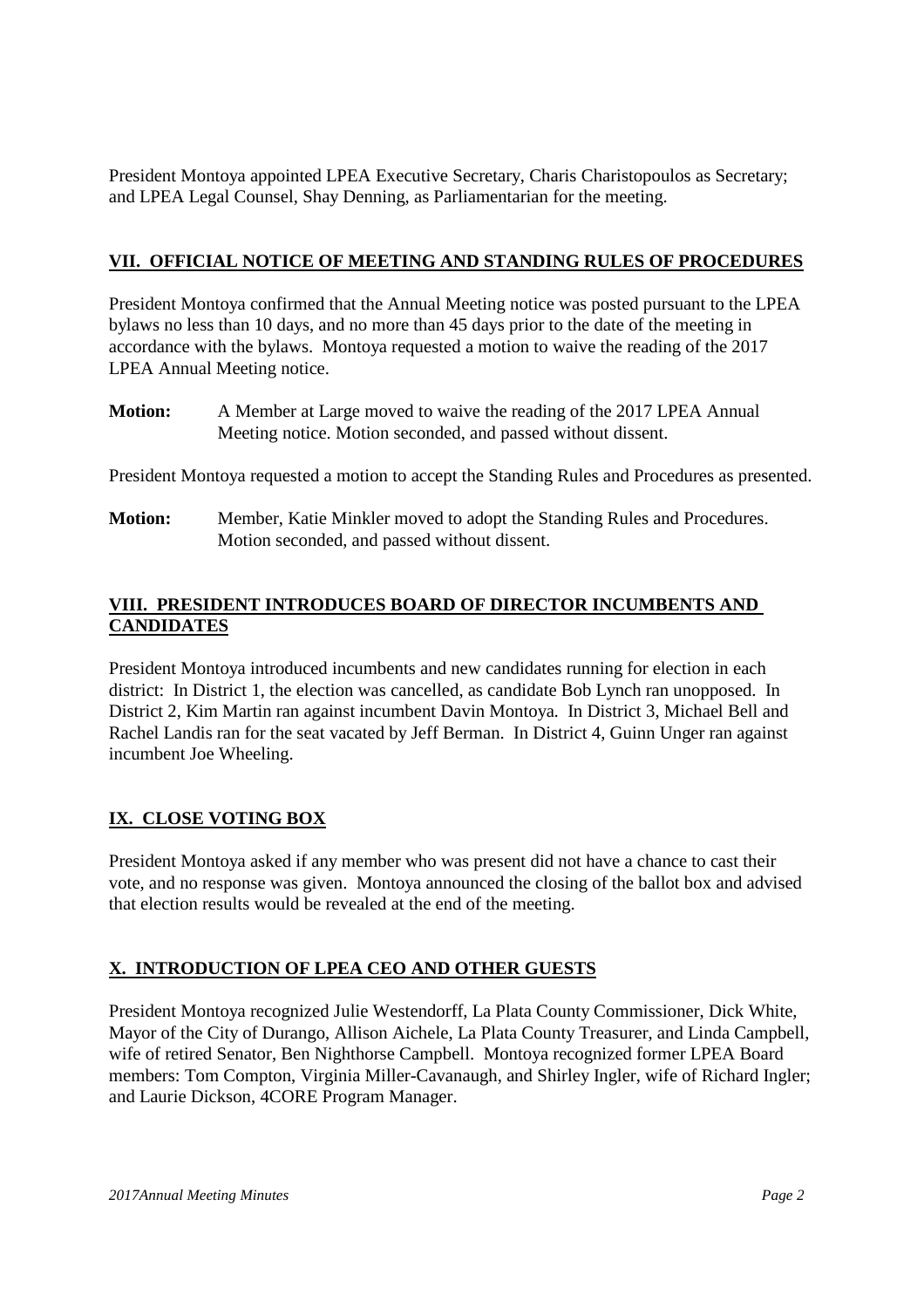Montoya recognized the current LPEA Board of Directors: District 1- Bob Lynch, three years, Mike Alley, one year, and Bob Formwalt, 17 years; District 2- Dan Huntington, one year, Davin Montoya, 27 years, and Kohler McInnis two years; District 3- Doug Lyon, one year, Britt Bassett, five years, and Jeff Berman, 12 years; District 4- Jack Turner, four years, Joe Wheeling nine years, and Karen Barger, two years.

Montoya commended the LPEA employee volunteers, and scholarship recipients Finlay Marshall, Jenna Engelken, and Austin McCaw; and thanked the La Plata County Fair Royalty, the Fiesta Days Royalty, the Community Emergency Assistance Coalition, Housing Solutions of the Southwest, Pine River Community Learning Center, Habitat for Humanity of La Plata County, Bayfield Lion's Club and Bayfield Lion's Club Foundation, Sexual Assault Services Organization, Silver Spruce Academy, ELHI, Vallecito Nordic Ski Club, and the Amazing Grace Children's Camp.

Montoya recognized the Round Up Board of Directors: Theresa Campbell, President, Sheryl Ayres, Vice President, Carmen Hubbs, Secretary, Jenn Bartlett, Mike Alley, Kohler McInnis, Mike Dreyspring, Werner Heiber, Patty Zink, Melinda Volger, and Briggen Wrinkle.

# **XI. GUEST SPEAKER, JEFF WILBANKS ON THE HISTORY OF THE TACOMA POWER PLANT**

Jeff Wilbanks, manager of the Tacoma Generating Station in the Animas River Canyon, gave an overview of the history and evolution of the Tacoma hydro-electric plant, and talked about the physical labor of 19 men that was historically required to operate and maintain the plant, and the evolution of technological advances that have reduced operations to a two-man show. Wilbanks concluded by inviting members to hike down from Haviland Lake, or hop off a raft and come visit any time.

## **XII. REPORTS**

**LPEA Board President Report** –President Montoya advised that due to time constraints he would cede his speaking time.

**Round Up Report** – President Montoya introduced LPEA Round Up Board Representative, Kohler McInnis. McInnis addressed the 2016 performance of the Round Up Foundation, and credited the *Pocket Change for Positive Change* campaign with achieving \$90,000 in donations which funded an average of five projects per month between Archuletta and La Plata County. Speaking to the community benefit of programs funded by Round Up Foundation grants, McInnis highlighted the installment of a multi-tier drinking fountain near the Durango Skate Park bike path that serves dogs and humans.

The Round Up Foundation is now more essential than ever, as many loyal and generous local donors have put holds on donations due to economic circumstances. McInnis asked members for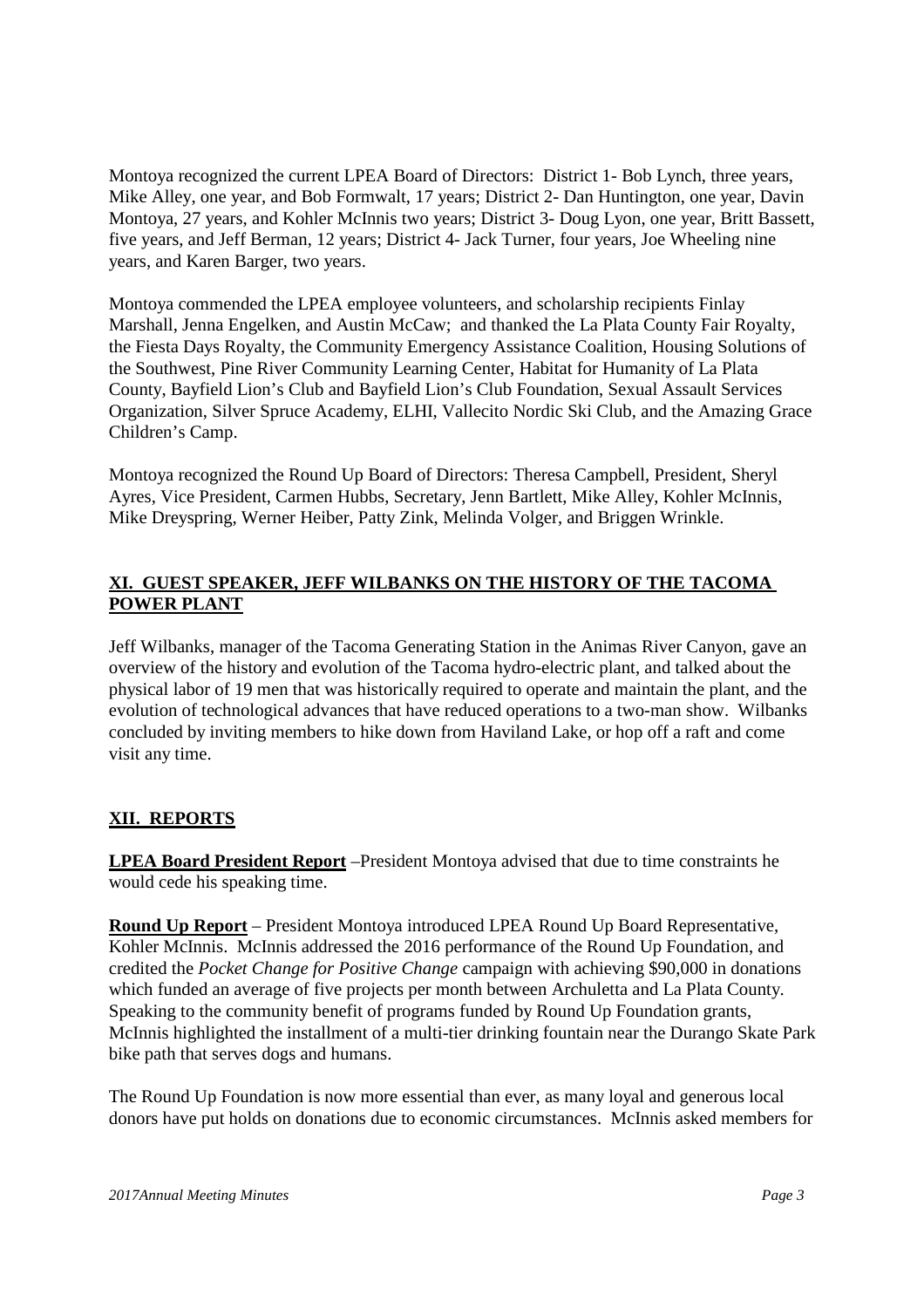their help to keep Round Up strong by becoming a member of Round Up or Round Up Plus; and announced incentive prize drawings for new participants, and gift drawings for current participants to be awarded at the conclusion of the meeting. McInnis expressed gratitude to participants on behalf of grant recipients, the community, the LPEA Board and Staff, and the Round Up Foundation.

**LPEA Report** – President Montoya introduced LPEA CEO, Mike Dreyspring. Dreyspring introduced Colorado State Senator, Barb McLaughlin who presented a *Colorado EV Wired Workplace Award*, sponsored by the Colorado Energy Office and the Regional Air Quality Council, to LPEA by Governor John Hickenlooper, for its commitment to electric vehicles and workplace charging stations. Dreyspring recognized outgoing District 3 Director, Jeff Berman for 12 years of dedication and service to the members of LPEA; as well as, the military servicewomen and men in attendance, and thanked them for their courage and service to our country.

Dreyspring reported that his year-long participation in the Time-of-Use program saved his household \$150 in annual energy costs, noting that the new TOU rate structure was designed to be revenue neutral in order to offset the Tri-State rate increase and control wholesale power costs. Dreyspring presented highlights from the 2016 Financial Report, and the 2016 Tri-State power supply fuel mix, noting that 26% of the Tri-State portfolio consists of renewable energy sources.

A video was shown of LPEA member, Lisa Kate speaking to LPEA Energy Management Advisor, Nancy Andrews about her positive experience with the On-Bill Financing program which allowed her to purchase energy efficient windows for her home, and save money on propane and electric bills.

Dreyspring presented feedback from the April 19, 2017 Member Survey which showed "very good" overall satisfaction with rates, bill payments, social responsibility, member service and electric service. Members can expect LPEA's strategic focus to work towards expanding local renewable energy that matches member load and cost expectations, expanding technology to provide better service, and adaptation to changing consumer demands.

**LPEA Financial Report** – Treasurer, Karen Barger addressed the financial status of the cooperative. Barger reported that LPEA received a clean annual audit report from the independent auditing firm, BKD which concluded that all compliance requirements and financial obligations were met. Barger highlighted assets including utility plant; and liabilities, including a loan consolidation which saves \$6.5 million over the life of the loan; \$141 million in equity, including \$4.4 million in capital credit retirements returned to members in November 2016.

Revenue, comprised of 43% from residential sales, 31% from commercial sales, 24% from industrial sales, and 2% from other sources, covered Expenses comprised of 63% for purchased power, 12% for operations and maintenance, 9% for depreciation, 8% for billing, customer service and general administration, 5% for interest, and 3% for margins. The cooperative paid \$873,000 in property taxes, going right back into the community.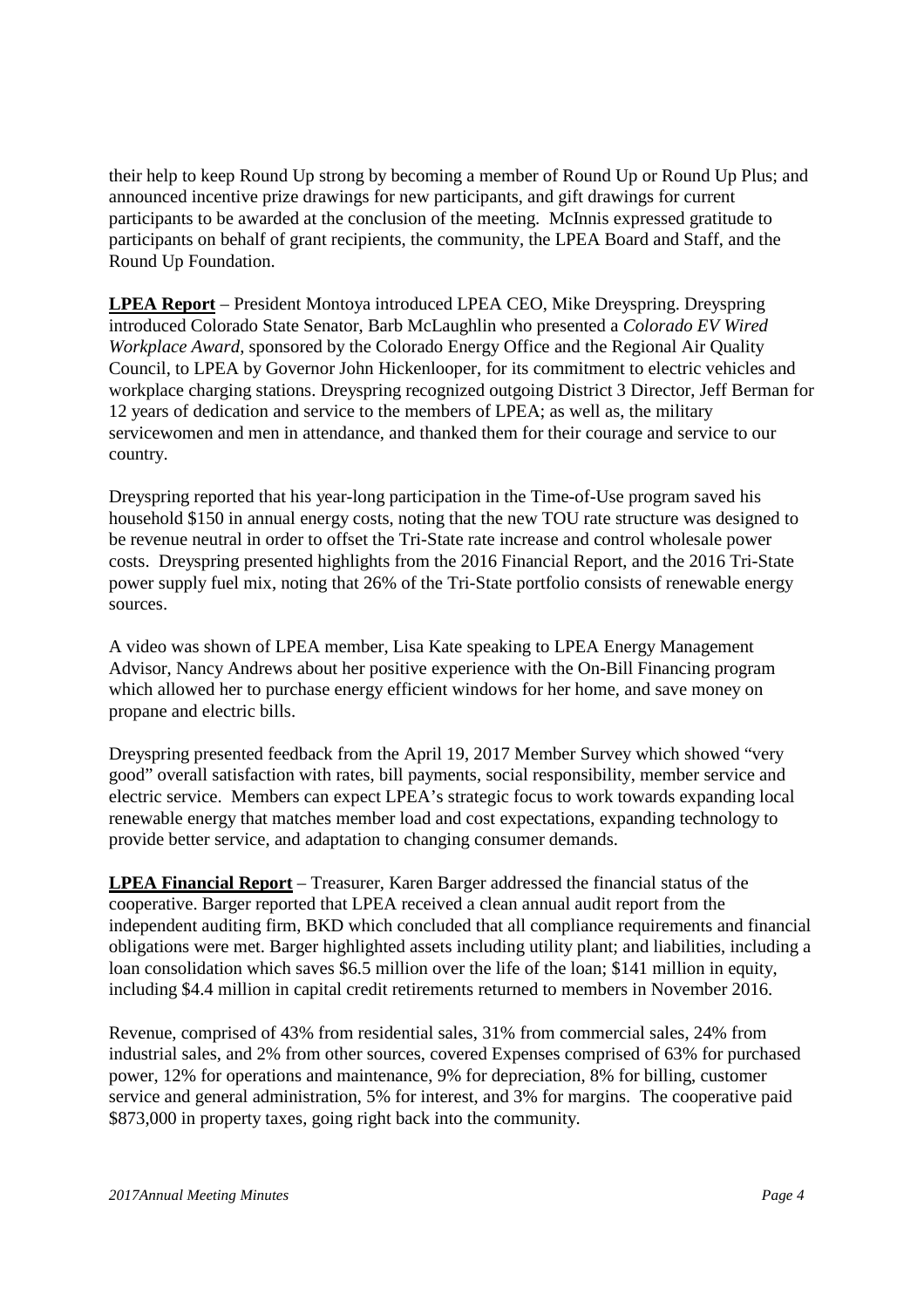**CREA Report** – Director McInnis, LPEA representative to the Colorado Rural Electric Association, introduced CREA Executive Director, Kent Singer. McInnis explained that CREA is a statewide association headquartered in Denver, Colorado that serves all of the Distribution cooperatives, and one Transmission and Generation cooperative, by providing Safety and Regulation training, Communication between member cooperatives and cooperative members through Colorado Country Life magazine, and a Legislative program that helps direct legislation for the benefit of all members.

**Tri-State Generation and Transmission Report** – Tri-State Senior Vice President of Transmission, Joe Bladow discussed the challenge and privilege of keeping the lights on and ensuring reliability today and in the future, for all members. Tri-State has focused upon improved membership outreach through the Rate and Contract Committees. The decision to close the Nucla power station and the New Horizon mine, and Craig Unit 1 was difficult, and a five-year transition period was given to help reduce the impact of the loss to employees and communities served by Tri-State.

Bladow reported that a 2017 rate increase was necessary to maintain financial ratios, in 2016 Kit Carson Electric Association paid an exit fee and left Tri-State, over 400 megawatts of renewable power in the form of wind and solar have been added to the energy portfolio (26% of energy delivered comes from renewable resources), and significant investments into the Transmission system continue to be made to deliver reliable power.

Bladow touched on the development of Regional Transmission Organizations to create a ruthlessly efficient centralized energy market that matches individual Power Pool buyers with sellers, in the same way that a stock exchange functions. The Mountain West Transmission Group was formed to find a common transmission tariff, and is looking to combine with the Southwest Power Pool to bring lower costs and greater reliability to members.

**Attorney Denning with Maynes, Bradford, Shipps and Sheftel** – Attorney Denning is the General Counsel for LPEA, advising the Board of Directors during Board meetings, reviewing contracts, and assisting with navigation of the legal landscapes. Denning encouraged members to access the resources available on the LPEA website, where Board Policies and bylaws, Board meeting Agendas and Minutes, and other information can be reviewed.

The firm has been proud to assist with energy efficiency and renewable energy matters for LPEA, such as the On-Bill Financing Program which allows members to make renewable improvements to their homes, and assisting Staff with a request to Tri-State for an increase in the 5% renewable generation cap.

## **XIII. UNFINISHED BUSINESS**

President Montoya asked for any unfinished business items from 2016. There was none.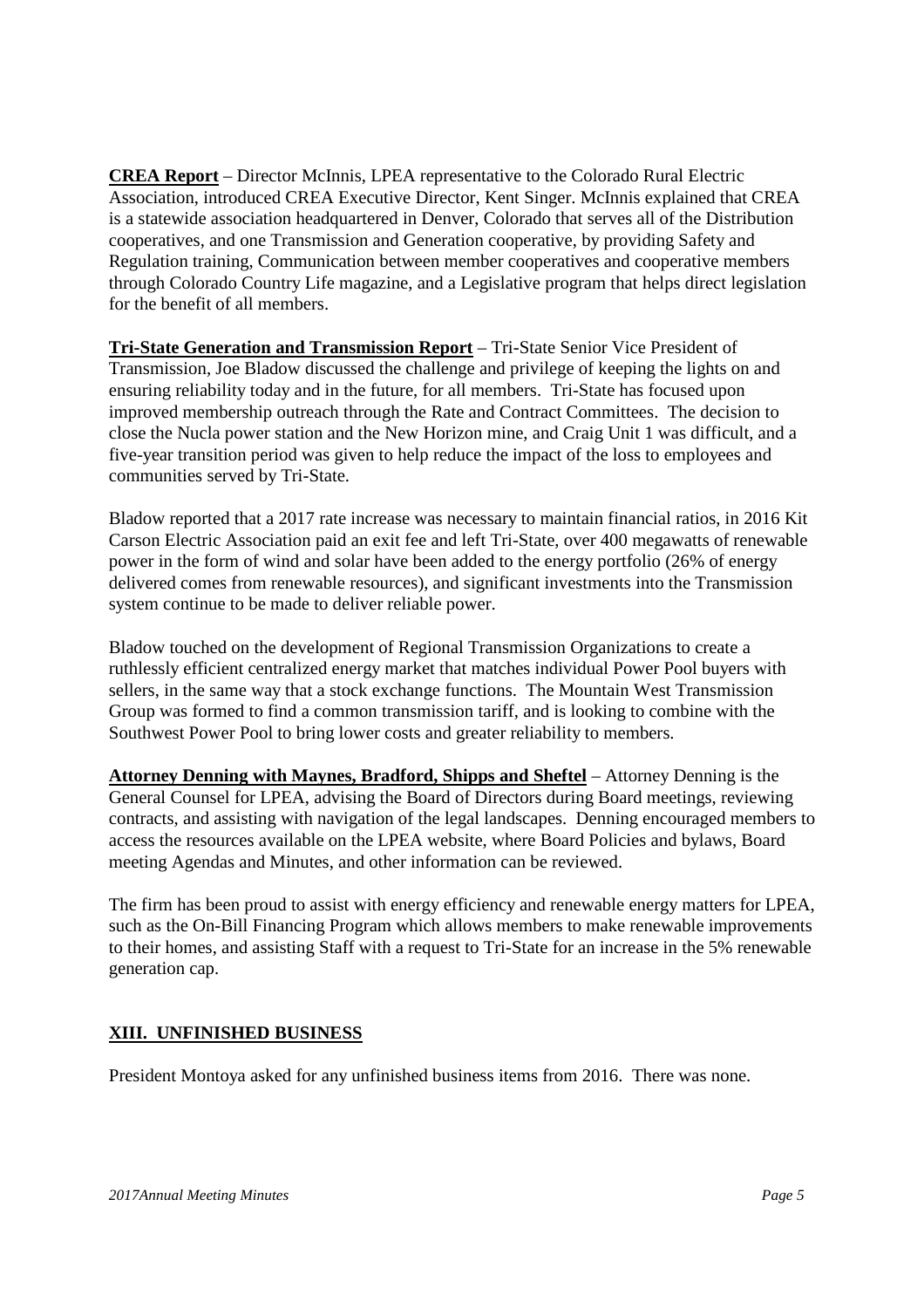# **XIV. BOARD OF DIRECTORS ELECTION RESULTS**

President Montoya introduced Tiffany Parker form La Plata County Clerk's Office to announce the Board of Director election results. Parker thanked the Election Judges, Administrator, and Supervisory Committee before announcing that 7001 ballots were received and the winning results were as follows:

District 1: Election Cancelled, Bob Lynch unopposed.

District 2: Davin Montoya elected with 1,374 votes.

District 3: Rachel Landis elected with 1,484 votes.

District 4: Guinn Unger elected with 1,181 votes.

A copy of the certified election results is attached to these minutes and by reference incorporated herein.

# **XV. DOOR PRIZE**

Door prize winners were drawn and announced.

#### **XVI. NEW BUSINESS**

President Montoya confirmed that no new business was requested, thanked the members for attending, and asked for a motion to adjourn the meeting.

## **XVII. ADJOURNMENT**

**Motion:** Member, JR Ford moved to adjourn the 2017 LPEA Annual Meeting of the Members. Motion seconded and carried without dissent.

With no further business, 2017 LPEA Annual Meeting of the Members was adjourned at 12:13 p.m.

Respectfully submitted by Charis Charistopoulos.

Approved by:

min <u>Wlan</u>

Davin Montova, Preside

*2017Annual Meeting Minutes Page 6*